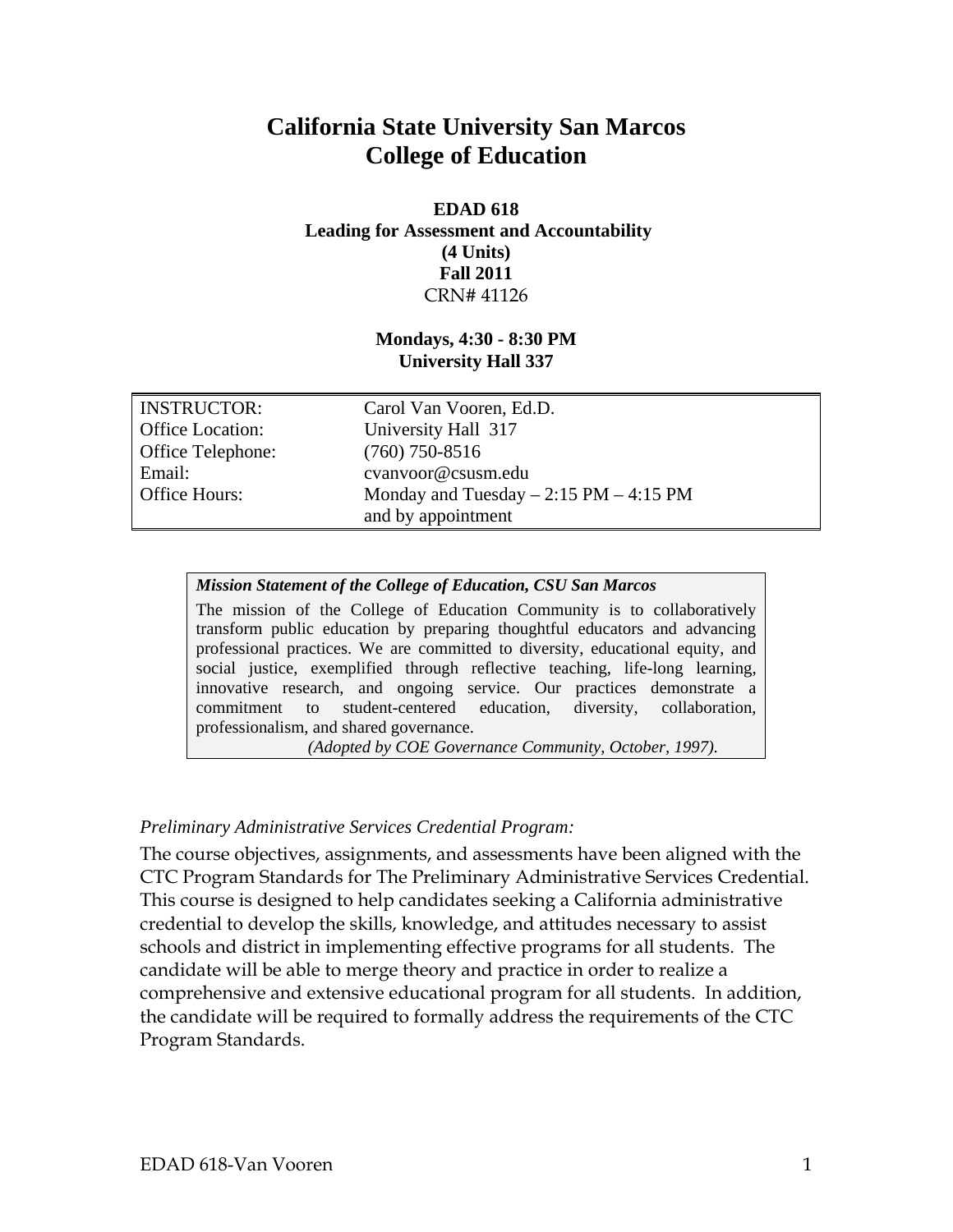# *COURSE PREREQUISITE:*

Consent of Program Coordinator

# *COURSE DESCRIPTION*

This course provides an opportunity for the Educational Administration candidate to learn how to identify, generate, make sense of, and use data to make decisions about teaching and learning. The effective use of student assessment data from the classroom, specialized services, and system-wide sources is addressed in establishing and using accountability systems to increase student achievement and communicate to many audiences.

#### *COURSE STANDARDS and OBJECTIVES*

Specific program standards as required by CCTC are noted in the bracketed information at the end of each of the following course standards and objectives:

#### **Knowledge**

The candidate will:

- **Exercise 1** learn how to establish, support, and maintain high expectations and standards for the academic and social development of all students, the performance of staff and the contributions of all adults in the service of the shared vision of the school community.  $[6(a)(3)]$
- **Example 1** learn how to evaluate the effectiveness of an instructional program through the use of data and accountability systems.  $[6(c)(3)]$
- develop tools for culturally proficient practices.  $[4(a)]$

#### **Skills**

The candidate will:

- become a critical consumer of educational research and use research and site based data to design, implement, support, evaluate, and improve instructional programs and to drive the professional development of staff. [6(b)(2)]
- use data, including technological applications, to develop, manage, and evaluate strategies to improve student achievement.  $[6(b)(4)]$
- **Example 1** Learn how to communicate decisions based on relevant data and research about effective teaching and learning, leadership, management practices, equity, and access.  $[6(e)(2)]$
- engage in discussions and successfully address authentic, complex school issues, including meeting the needs of students and staff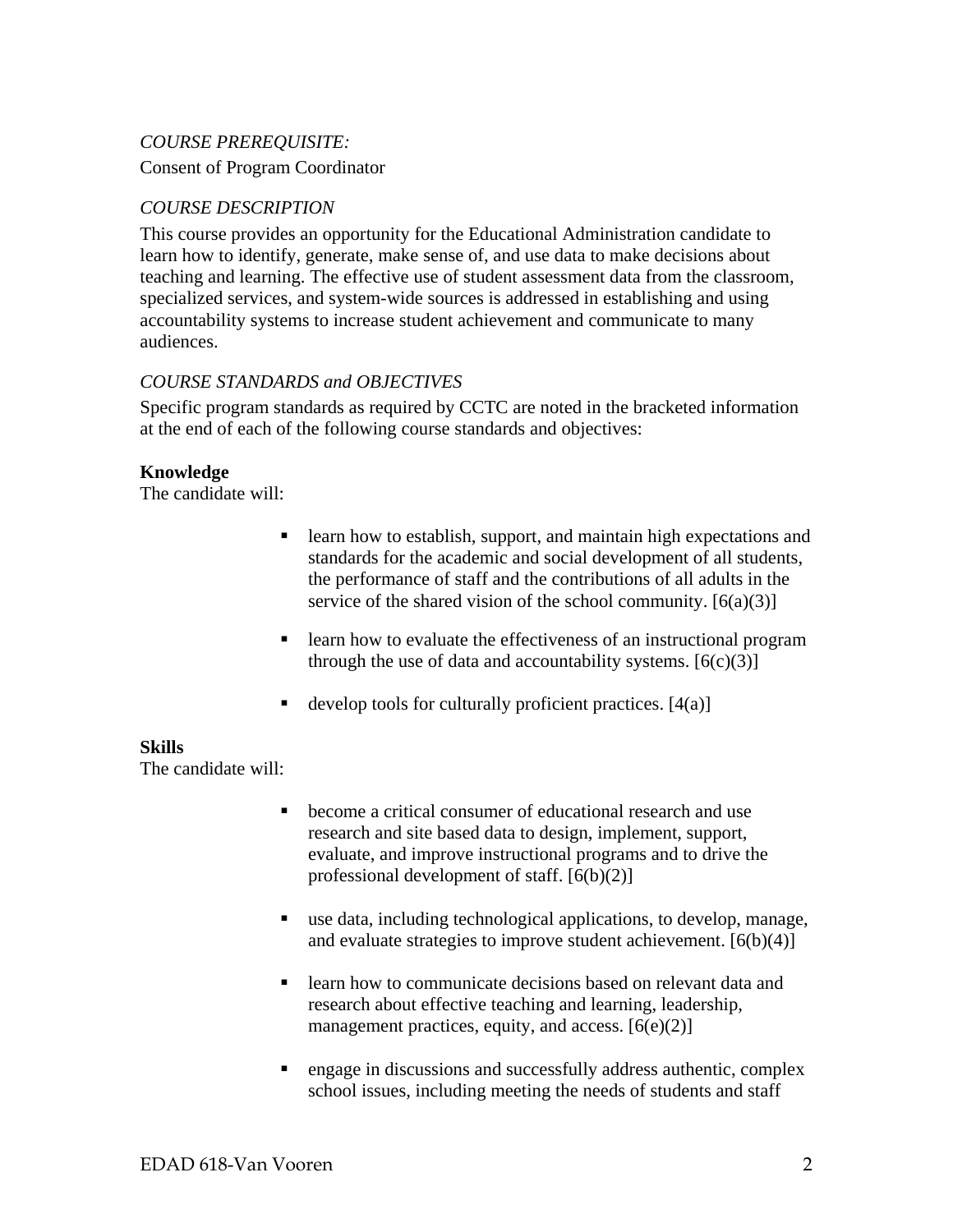with disabilities, providing appropriate services in different settings to English learners, enhancing the learning for GATE students, and addressing issues of discrimination and/or harassment.  $[6(f)(3)]$ 

## **Attitudes and Values**

The candidate will:

- develop and refine a personal vision of education and instruction through multiple opportunities to reflect and by developing ways to engage self and others through reflective activities.  $[6(a)(1)]$
- examine personal attitudes and actions toward persons of different races, socio-economic status, cultures, religions and ethnic backgrounds as well as their attitudes toward sexual orientation and individuals with disabilities and reflect upon how their attitudes and actions support or diminish the goal to ensure that all students receive equitable access to education.  $[6(d)(6)]$
- inspire others to higher levels of performance, commitment, and motivation.[11(f)]

# CALIFORNIA TEACHERS OF ENGLISH LEARNERS (CTEL)

#### *Authorization to Teach English Learners*

This credential program has been specifically designed to prepare teachers for the diversity of languages often encountered in California public school classrooms. The authorization to teach English learners is partially met through the infusion of content and experiences within the credential program, as well as additional coursework. Students successfully completing this program receive partial credit for a credential with authorization to teach English learners.

*(Approved by CCTC in SB 2042 Program Standards, August 02)* 

Candidates will develop knowledge, skills, and dispositions consistent with these CTEL standards:

*Standard 6*: Assessment of English Learners

*Standard 9:* Culture and Cultural Diversity and Their Relationship to Academic Achievement

*Standard 10:* Culturally Inclusive Instruction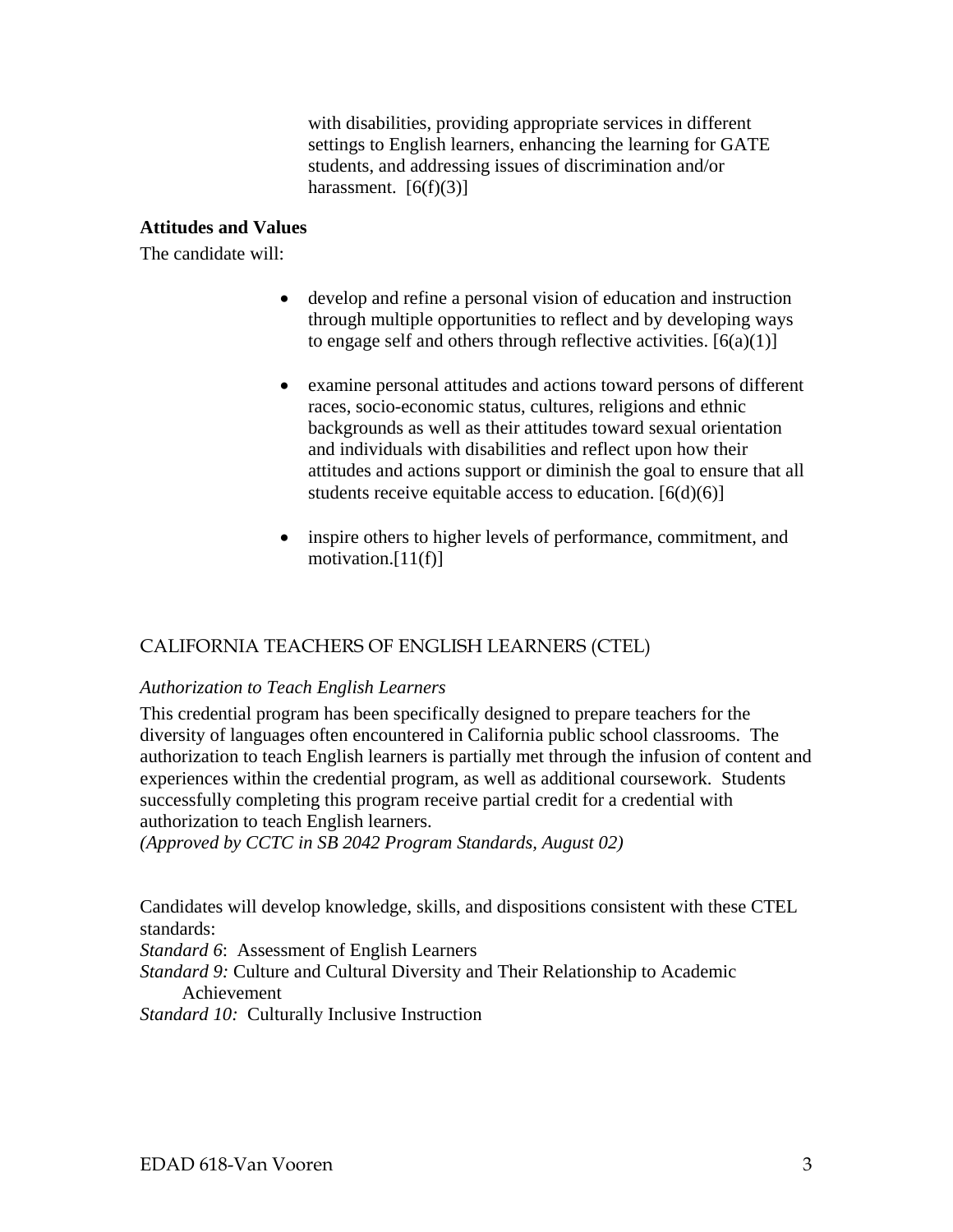#### *Students with Disabilities Requiring Reasonable Accommodations*

Students must be approved for services by providing appropriate and recent documentation to the Office of Disable Student Services (DSS). This office is located in Craven Hall 5205, and can be contacted by phone at (760) 750-4905, or TTY (760) 750- 4909. Students authorized by DSS to receive reasonable accommodations should meet with their instructor during office hours or, in order to ensure confidentiality, in a more private setting.

#### *All University Writing Requirement*

This course meets the university's writing requirement of at least 2500 words. Students are expected to use academic writing style consistent with graduate level courses. Written assignments will include out of class assignments as well as in class assignments.

#### *CSUSM Academic Honesty Policy*

"Students will be expected to adhere to standards of academic honesty and integrity, as outlined in the Student Academic Honesty Policy. All written work and oral assignments must be original work. All ideas/materials that are borrowed from other sources must have appropriate references to the original sources. Any quoted material should give credit to the source and be punctuated with quotation marks.

Students are responsible for honest completion of their work including examinations. There will be no tolerance for infractions. If you believe there has been an infraction by someone in the class, please bring it to the instructor's attention. The instructor reserves the right to discipline any student for academic dishonesty in accordance with the general rules and regulations of the university. Disciplinary action may include the lowering of grades and/or the assignment of a failing grade for an exam, assignment, or the class as a whole."

#### *Plagiarism:*

As an educator, each student is expected to do his/her own work, and contribute equally to group projects and processes. Plagiarism or cheating is unacceptable under any circumstances. If you are in doubt about whether your work is paraphrased or plagiarized see the Plagiarism Prevention for Students website

http://library.csusm.edu/plagiarism/index.html. If there are questions about academic honesty, please consult the University catalog.

#### *College of Education Attendance Policy*

Due to the dynamic and interactive nature of courses in the College of Education, all students are expected to attend all classes and participate actively. At a minimum, a student must attend more than 80% of class time, or s/he may not receive a passing grade for the course at the discretion of the instructor. Should the student have extenuating circumstances, s/he should contact the instructor as soon as possible.

Students who miss more than two class sessions or are late (or leave early) for more than three sessions cannot receive a grade of "A".

 *(Adopted by the COE Governance Community, December, 1997).*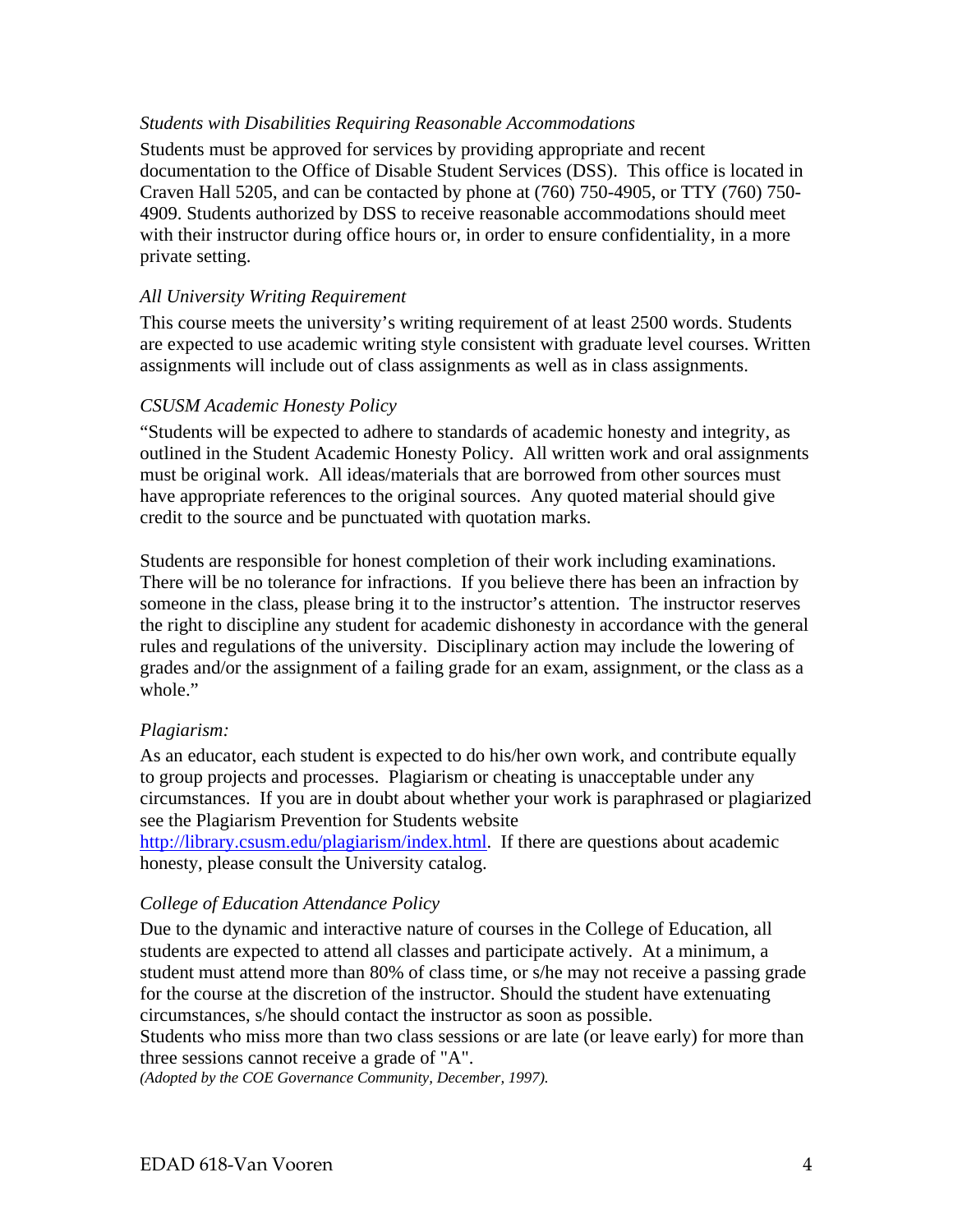# *Grading Policy*

Assignments are given based on expectations of "mastery" of the content and academic format for the assignments. Based on the instructor's early grading feedback, students may make improvements on assignments and may resubmit an assignment for additional grade consideration before the deadline date. Late assignments cannot be considered for "resubmission".

#### **Formative and summative assessments will determine the candidate's ability to:**

- Engage in discussions and writing assignments that reflect knowledge of reading assignments;
- Understand the purpose and the population served by various assessment instruments;
- Compare accountability models at the federal, state and local level;
- Research peer reviewed articles to determine best practices in closing the accountability achievement gap;
- Develop a case study by collecting and analyzing student achievement data at a local school site;
- Develop a student achievement improvement plan based on a gap analysis of the student achievement data; and
- Design and deliver a PowerPoint or similar presentation of an improvement plan to the class.

#### **Required texts and readings:**

Goldring, E. and Berends, M. (2009) *Leading with data: pathways to improve your school.* Thousand Oaks, CA: Corwin Press.

Ravitch, Diane. (2010) *The death and life of the great American school system*. New York, NY: Basic Books.

*California standards for the teaching profession: resources for professional practice*. Retrieved from www.cde.org or your local school district or site office.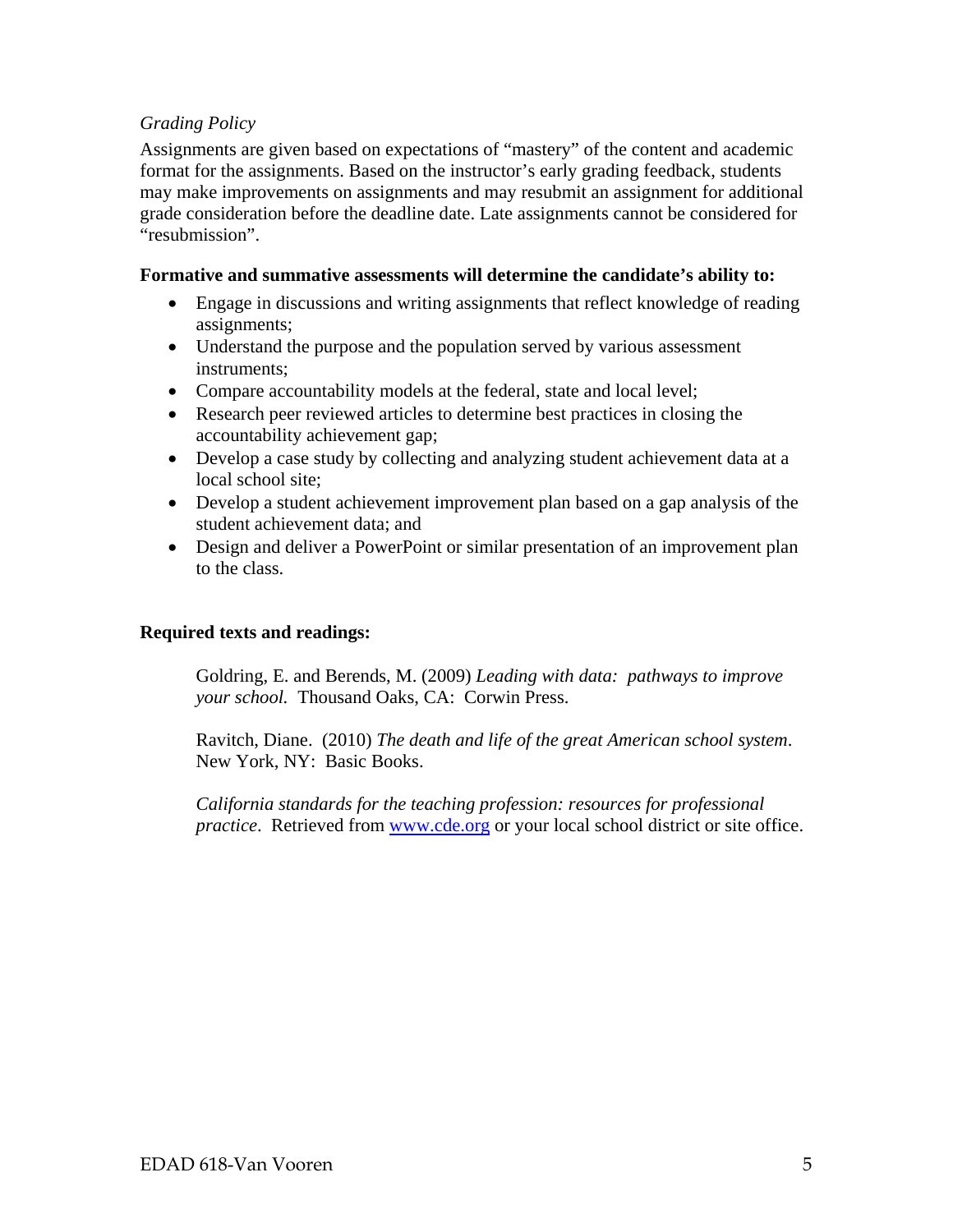| <b>Assignment</b>                                                  | Due date           | <b>Grade points</b> |
|--------------------------------------------------------------------|--------------------|---------------------|
| Participation and engagement:                                      | <b>On-going</b>    | 15                  |
| Students are expected to engage in class                           |                    |                     |
| assignments and discussions based on their                         |                    |                     |
| knowledge of texts and assigned readings.                          |                    |                     |
| <b>Current events:</b>                                             |                    |                     |
| Three times during the semester, students will                     | <b>Sept. 12</b>    | 15                  |
| contribute to an online threaded discussion on                     | <b>Oct. 31</b>     |                     |
| current events related to school accountability at                 | <b>Nov. 21</b>     |                     |
| both the local and national level.                                 |                    |                     |
| <b>Sharing expertise:</b>                                          |                    |                     |
| Students will select a current assessment                          | <b>On-going</b>    | 15                  |
| instrument or technology tool for data collection                  |                    |                     |
| where they have expertise or want to gain                          |                    |                     |
| expertise. They will bring examples of                             |                    |                     |
| assessments and the methods for evaluating and                     |                    |                     |
| scoring the assessments to share with the class.                   |                    |                     |
| <b>Annotated bibliography:</b>                                     |                    |                     |
| Students will research and write a peer reviewed                   | <b>September</b>   | 15                  |
| annotated bibliography (between 5 and 7 entries)                   | 26                 |                     |
| of "best practices" for student academic                           |                    |                     |
| improvement from the perspective of the leader.                    |                    |                     |
| Each annotation should be between 50 and 100                       |                    |                     |
| words. Students will use APA format for the                        |                    |                     |
| citations and include an introductory and a                        |                    |                     |
| summary paragraph in the paper. This will be                       |                    |                     |
| posted on Moodle to share with classmates.                         |                    |                     |
| Write a case study or ethnography that includes:                   |                    |                     |
| Part one: Collect and summarize assessment data                    | October 17         | 10                  |
| from one demographic student group at your                         |                    |                     |
| school site or district that is lower than the school              |                    |                     |
| average. Indicate how this group is served and if                  |                    |                     |
| there are support programs in place.                               |                    |                     |
| Part two: Compare school or district data you<br><b>November 7</b> |                    | 10                  |
| collected with the "best practices" research from                  |                    |                     |
| your (or your colleague's) annotated                               |                    |                     |
| bibliography.                                                      |                    |                     |
| Develop a culturally proficient action plan                        | <b>November 28</b> | 10                  |
| Write an action plan from the Single Plan for                      |                    |                     |
| Student Achievement format that addresses the                      |                    |                     |
| gaps revealed in your research of your                             |                    |                     |
| demographic group. Focus on improving student                      |                    |                     |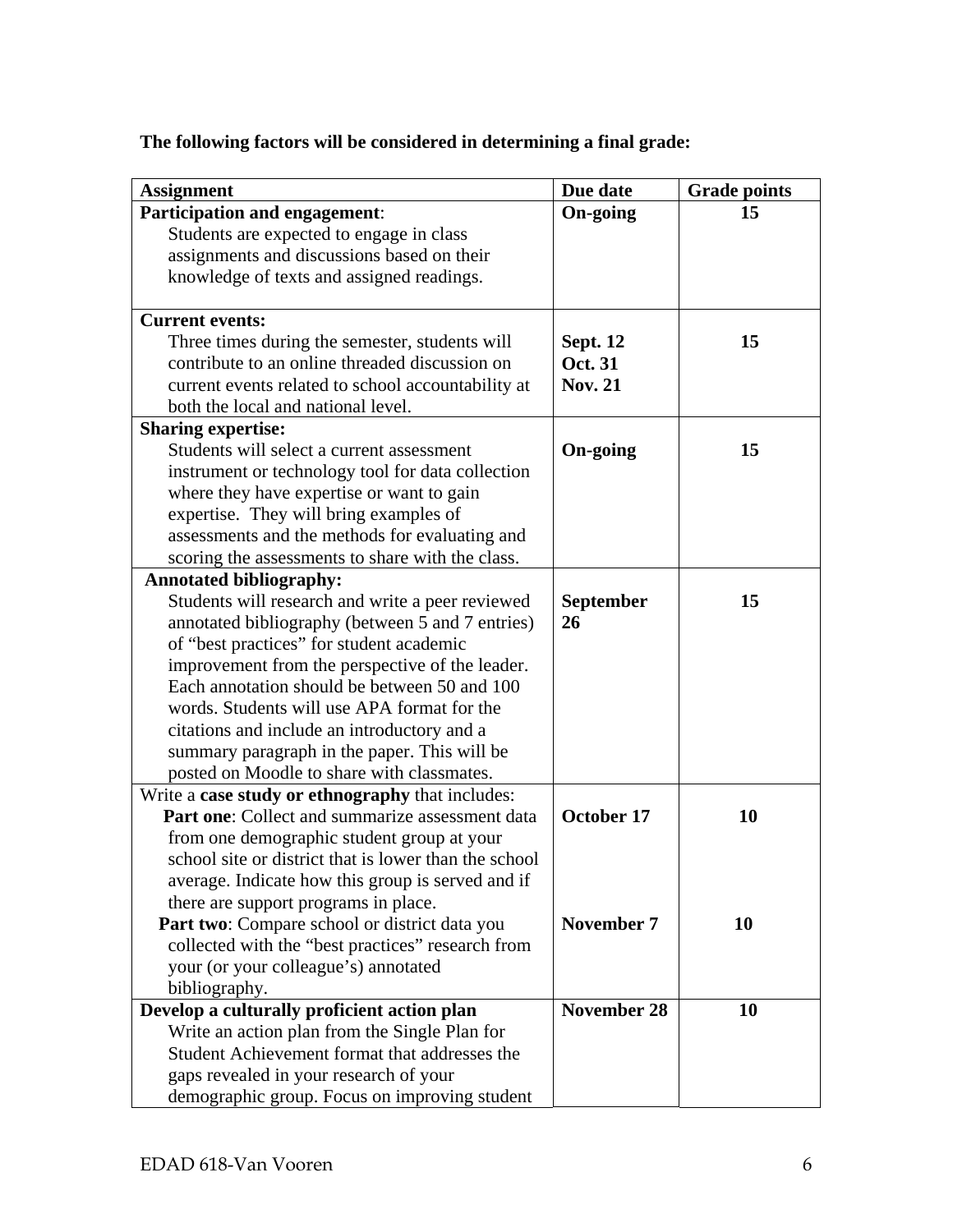| achievement through instructional strategies that   |             |    |
|-----------------------------------------------------|-------------|----|
| meet the needs of all learners. If your school is a |             |    |
| model of student achievement with no gap in         |             |    |
| achievement scores, write how your current data     |             |    |
| and support systems exemplify good instruction.     |             |    |
| <b>Power Point or other type presentation:</b>      |             |    |
| Prepare and present a 10 minute presentation        | November 28 | 15 |
| of your Action Plan as you would for a Board        | 0r          |    |
| meeting. Bring handouts to share with               | December 5  |    |
| classmates.                                         |             |    |

Note: All assignments must be submitted electronically on Cougar Courses on or before due dates and times.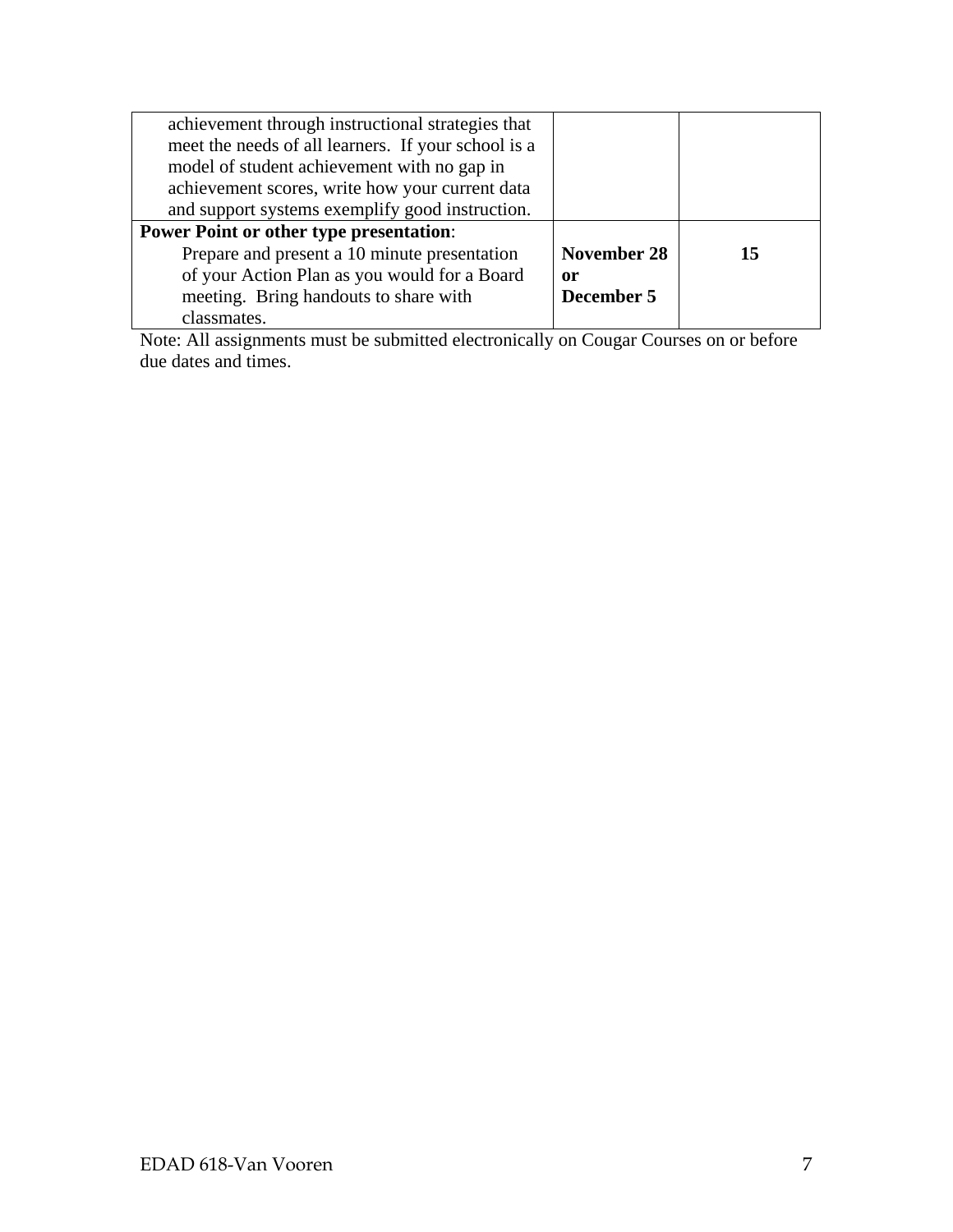# **EDAD 618 Culture of Teaching and Learning: Leading for Assessment and Accountability** Fall, 2011 Weekly Schedule

| <b>Session/Date</b>                           | <b>Activities/Assignments</b>                                                                                                                                                              | <b>Resources/Materials</b>                                                                                                                 |
|-----------------------------------------------|--------------------------------------------------------------------------------------------------------------------------------------------------------------------------------------------|--------------------------------------------------------------------------------------------------------------------------------------------|
| <b>Session 1</b><br>August 29<br>4:30-6:30 pm | Share summer break<br>experiences<br>Activities to develop a<br>cohort leadership vision<br>EDAD 626A field study<br>expectations<br><b>Review of Program</b><br><b>Standards (CPSELs)</b> | for discussion<br>Course Syllabus                                                                                                          |
| September 5<br>Labor Day                      | No class                                                                                                                                                                                   |                                                                                                                                            |
| <b>Session 2</b><br>September 12              | School data for<br>improvement<br><b>English learners</b><br>assessment lecturette<br><b>Preview Annotated</b><br><b>Bibliography (Due</b><br>September 19)                                | Read: Leading with<br>data, Chapters 1, 2<br>Due: Current events<br>sharing online                                                         |
| <b>Session 3</b><br>September 19              | Linking data to goals<br>٠<br>and planning<br>Special Ed students and<br>assessment lecturette                                                                                             | Read: Leading with<br>data, Chapter 3, 4                                                                                                   |
| <b>Session 4</b><br>September 26              | Formative assessments<br>CAHSEE/AP/IB<br>lecturette<br>Preview Case Study:<br>Part One                                                                                                     | Read: Leading with<br>data, Chapter 5<br>Due: Annotated<br>Bibliography,<br>online current events<br>posting and response<br>to classmates |
| <b>Session 5</b><br>Oct 3                     | Multiple measures<br>Alternative<br>assessments/IB<br><b>STAR</b> assessment<br>lecturette                                                                                                 | Read: Leading with<br>data, Chapter 6<br>STAR reports data                                                                                 |
| <b>Session 6</b><br>October 10                | Involving the<br>community in data based<br>decision making<br>Preview Case Study:                                                                                                         | Read: Leading with<br>data, Chapter 7<br>Mid semester class<br>evaluation                                                                  |